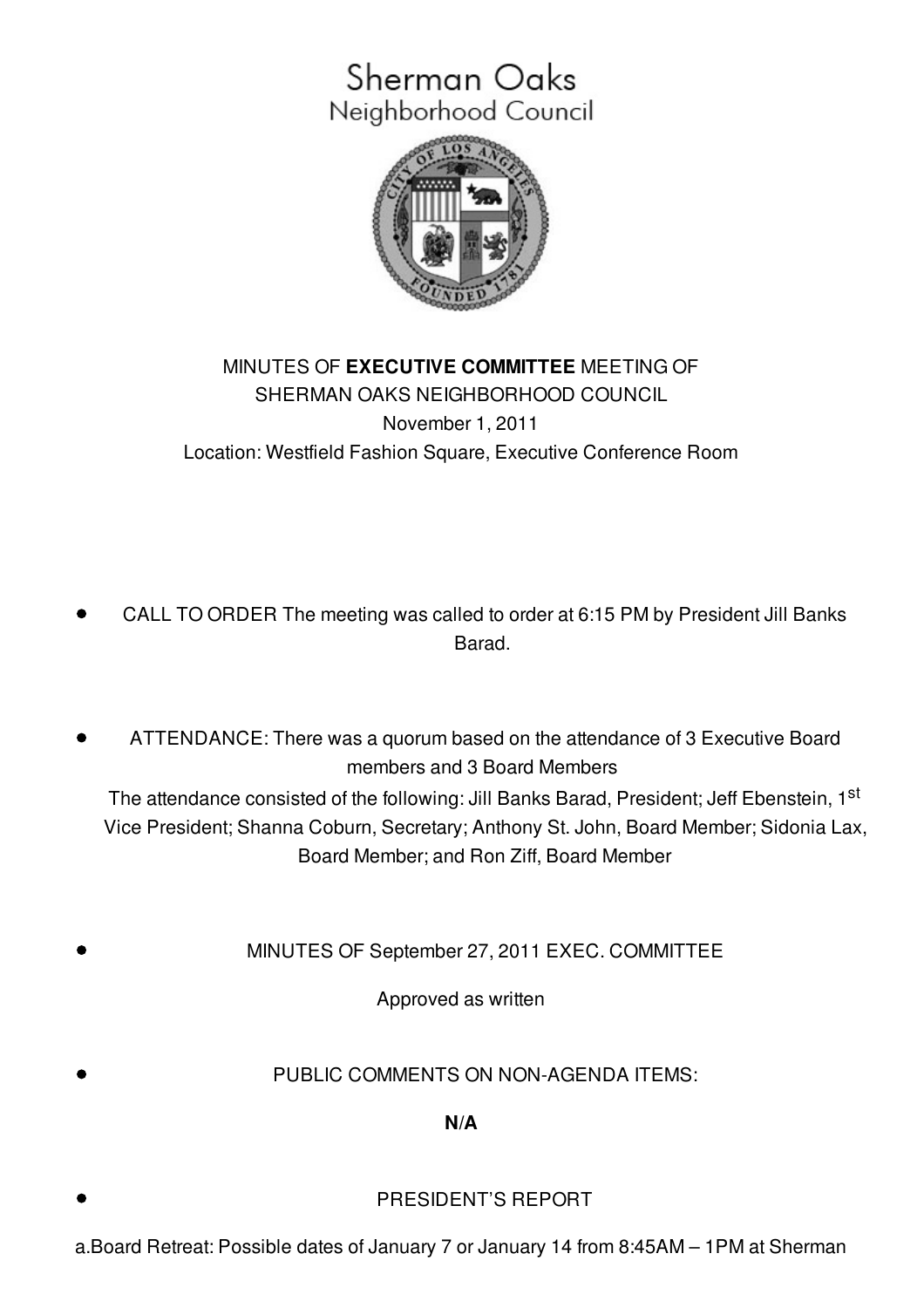Oaks Hospital. Will send date shortly.

b. Agenda Items for November 14 SONC Board meeting

1. Guest Speaker: Carmen Trutanich, City Attorney or Jane Usher from the City

Attorney's

Office are possible guest speakers.

2. Report on Mayor's Budget Day

- 3. Village Gardeners to speak- **possible action item for needed funds**.
- 4. Detective to speak about Holiday Home Break Ins and Holiday Safety Tips
- 5. Survey regarding types of voting preferences- to be completed by the Board
- c. December SONC meeting: Guest speaker Congressman Howard Berman (confirmed).

Reception beforehand.

- d. Report of meeting with Grayce Liu, DONE, to review SONC Bylaws and Standing Rules. Went line by line on suggested corrections.
- e. Board member attendance status: Kristen no longer on the Board can resign or voted out due to number of missed Board Meetings. Need new Area 5 Residential to fill her spot.
	- TREASURER'S REPORT/FINANCE COMMITTEE

## Next Board Meting **possible Action Item funds for Neighborhood Watch**.

## COMMITTEE REPORT'S

a. Land Use, Need to vote on all 3 at November Board Meeting:

1. From LUC: RIO, Land Use Recommends to oppose this due to the building fronts that are required, public access that is required, and the 75% of native plants that will be required when doing property improvements.

- 2. From LUC: planning commission proposal to change the City sign ordinances. Also, community impact statement that is being passed by some NC's to oppose the change
- 3. From LUC: planning commission proposal for new ordinance allowing "planned residential development communities" within the City.
	- b. Neighborhood Services: Pothole Lottery- Rayneta Drive and possible dates for further repair.
		- c. Outreach: Possibly change date of Day in the Park
			- d. Public Safety:
			- 1. New SLO Ron Carter
		- 2. Dixie Canyon Elementary wants a stop sign. Tony will investigate the issue.